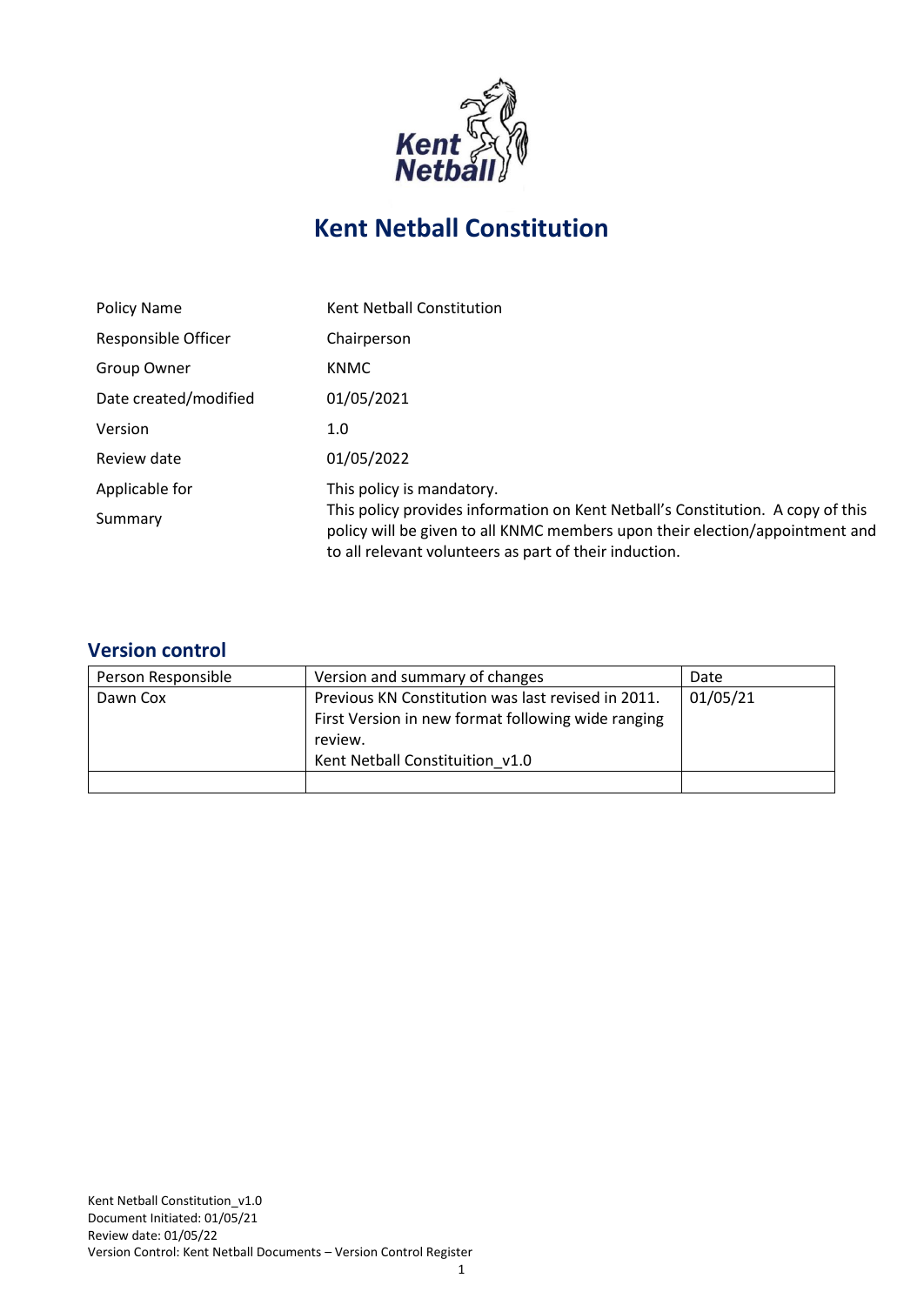## **Contents**

| 2. |  |
|----|--|
| 3. |  |
| 4. |  |
| 5. |  |
| 6. |  |
| 7. |  |
| 8. |  |
| 9. |  |
|    |  |
|    |  |
|    |  |
|    |  |
|    |  |
|    |  |
|    |  |
|    |  |

# **Abbreviations**

| AGM         | Annual General Meeting of Kent Netball                                                                                                                            |
|-------------|-------------------------------------------------------------------------------------------------------------------------------------------------------------------|
| EN          | <b>England Netball</b>                                                                                                                                            |
| INF/IFNA    | The International Netball Federation (INF), formerly the International Federation<br>of Netball Associations (IFNA), is the worldwide governing body for Netball. |
| KN          | Kent Netball                                                                                                                                                      |
| <b>KNMC</b> | Kent Netball Management Committee                                                                                                                                 |
| L&SE        | London and South East                                                                                                                                             |
| <b>RMB</b>  | Regional Management Board                                                                                                                                         |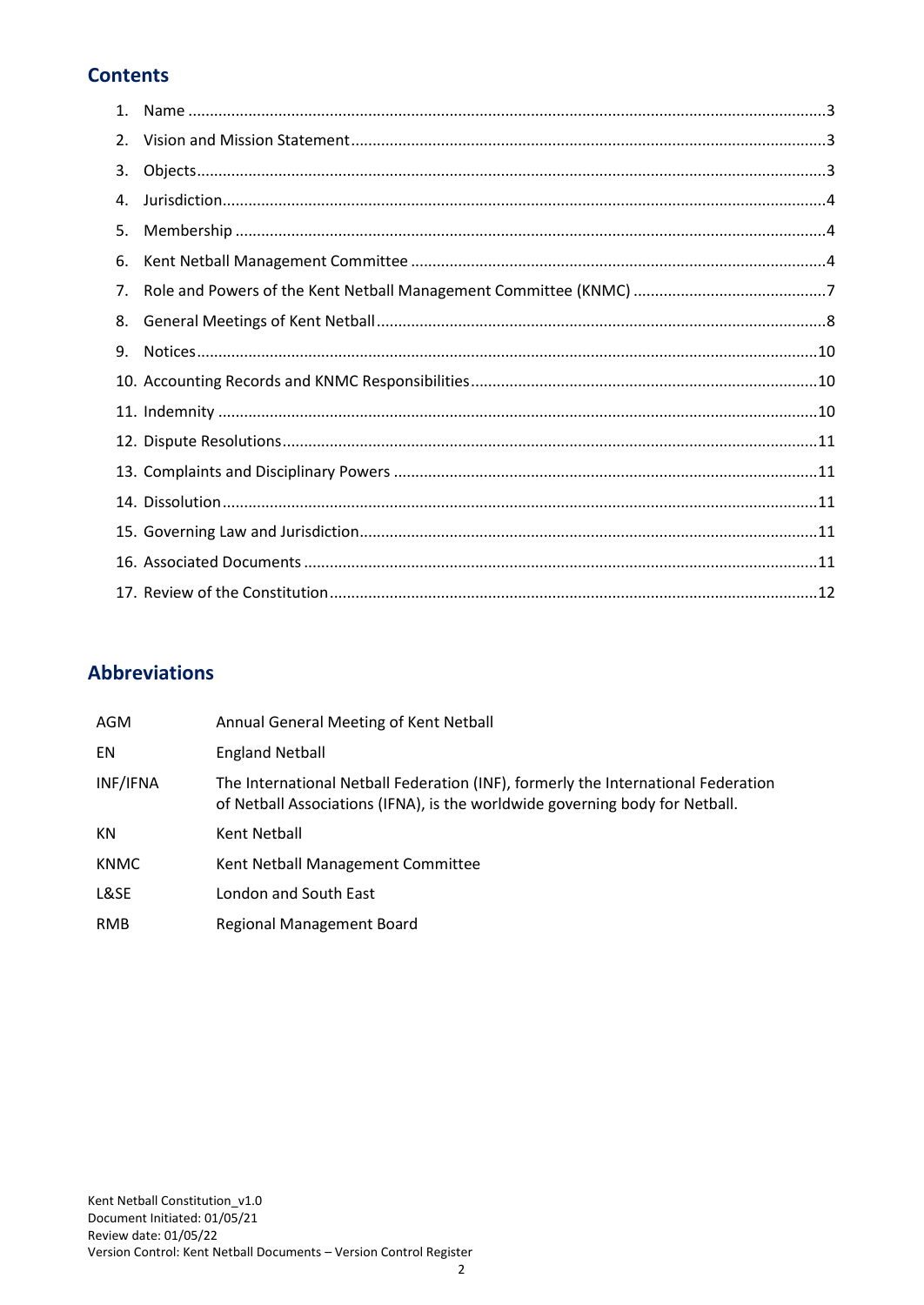## **1. Name**

<span id="page-2-0"></span>The County Association shall be called Kent Netball Association (Kent Netball/KN).

KN operates as an autonomous member body of the All England Netball Association (AENA/EN).

The County shall be the geographical area as defined by the County Boundaries in clause 4.1.

<span id="page-2-1"></span>This Constitution is the governing document of KN. It applies to all members of KN and provides the framework for the Kent Netball Management Committee (KNMC) and its Subcommittees.

## **2. Vision and Mission Statement**

- 2.1 KN's vision is to create high-profile, high-quality, extensive and inclusive netball opportunities throughout the County.
- 2.2 KN's mission is to advance the delivery of netball in the County through excellence in governance. Establishing netball as a leading 'sport for life' in the County by providing easy access to the EN development pathways, supporting Registered Member Leagues, and valuing volunteers. Promoting inclusion and respect as well as inspiring commitment, teamwork, and achievement. Nurturing talent whilst challenging, encouraging, and empowering the members. Governing beyond expectations.

## <span id="page-2-2"></span>**3. Objects**

- 3.1 To ensure robust governance procedures and high operational standards are in place by adopting the rules and regulations laid down by the INF along with the regulations and governance laid down by EN.
- 3.2 To elect/nominate/appoint representatives from the County to serve on regional committees and advisory groups. To act as an advocate for netball and as a voting member of the L&SE RMB and EN.
- 3.3 To coordinate, within the national and regional strategic framework, the implementation and monitoring of the Kent Netball County Plan.
- 3.4 To promote, encourage and enable the growth and development of netball within the County. To provide leadership with integrity whilst upholding the game's core values of teamwork, respect, enjoyment, achievement and fun. Furthermore, to value volunteers and to recognise individual and collaborative success.
- 3.5 To organise and deliver County programmes of competitions and events, to arrange technical courses and assessments.
- 3.6 To promote the delivery of netball within the County in a safe, equitable and inclusive manner.
- 3.7 To keep an aspirational and strategic watching brief on netball facilities in the County to support delivery of netball, anticipating need and being ready for change.
- 3.8 To raise funds, charge such fees and offer such rights and privileges as may be determined from time to time by KN.
- 3.9 To operate bank account(s) in the name of the Kent Netball; manage KN resources in an effective and efficient manner whilst overseeing the achievement of targeted annual objectives.
- 3.10 To do all such other lawful things as are considered by the KNMC to further the interests of netball in the County or to be incidental or conducive to the attainment of the above objects.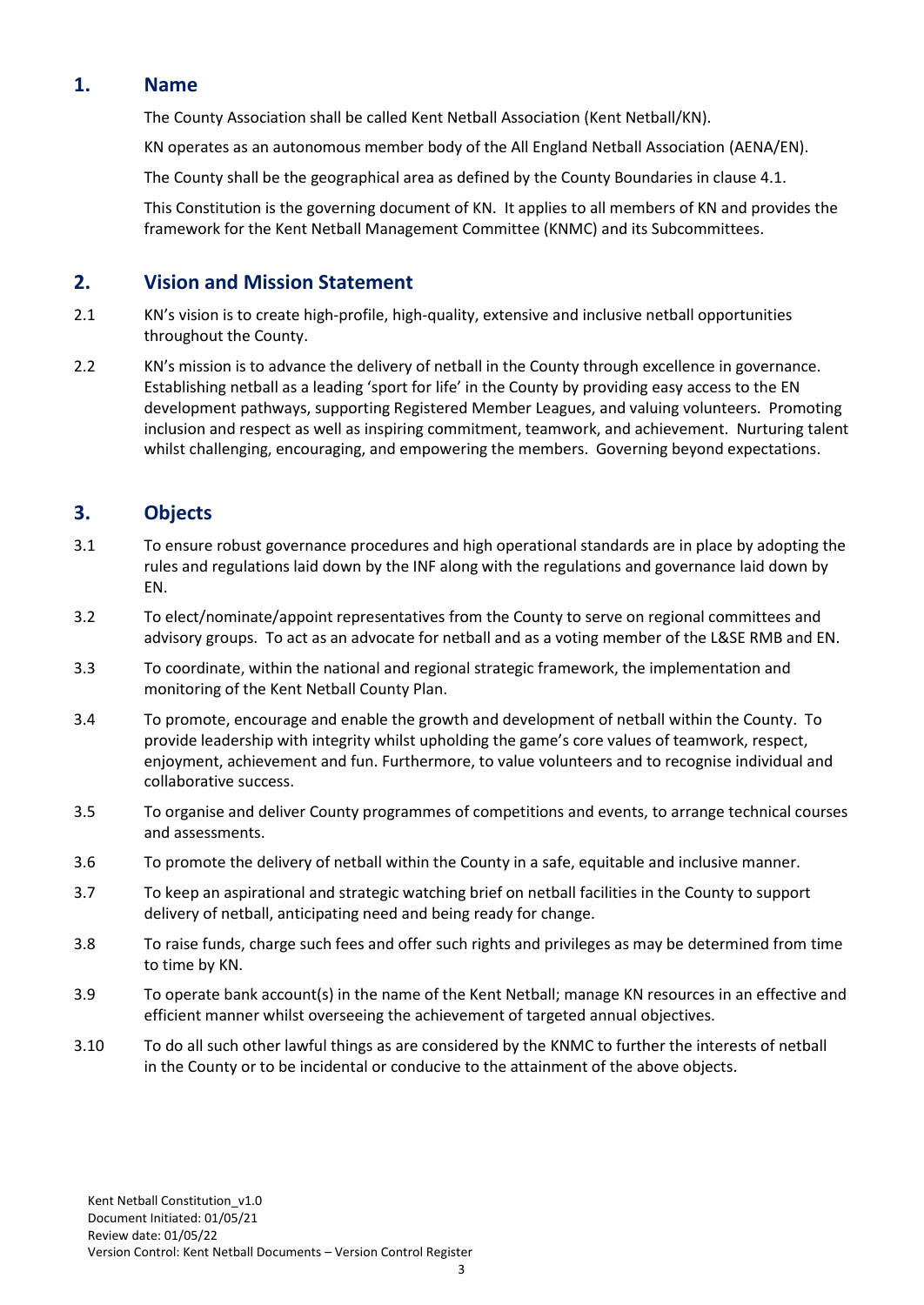## <span id="page-3-0"></span>**4. Jurisdiction**

4.1 The geographical boundaries of KN (County Boundaries) shall include the county of Kent and the London Boroughs of Bexley, Bromley, Greenwich and Lewisham.

## <span id="page-3-1"></span>**5. Membership**

5.1 KN shall be a member of England Netball and the London & South East Region Netball Association.

Membership to KN is via England Netball and is not transferable.

Upon payment of the annual KN Membership Fee, the members of KN shall be:

Voting members:

- 5.1.1 Each Registered Member League situated within the County Boundaries.
- 5.1.2 All Member Clubs of KN.
- 5.1.3 All Member Schools situated within the County Boundaries and paying the higher rate school's Membership Fee.
- 5.1.4 Kent Netball Honorary Life Members.

Non-voting members:

- 5.1.5 All individual members.
- 5.2 KN may confer Honorary Life Membership on any person who has given special or outstanding service to KN at their discretion.
- 5.3 KN reserves the right to refuse, suspend or terminate membership as outlined in England Netball's Membership Terms and Conditions.

## <span id="page-3-2"></span>**6. Kent Netball Management Committee**

- 6.1 The Kent Netball Management Committee (KNMC) shall have the power to act as required to achieve the Objects and is responsible for the management of KN.
- 6.2 The KNMC shall comprise the following voting members:

Appointed Honorary Officer

• President

Elected Honorary Officers

- Chairperson
- Vice-Chairperson
- **Treasurer**
- Secretary.

Elected Members

- Coaching Secretary
- Communication Secretary
- Competition Secretary
- Hospitality Officer
- Officiating Lead
- Membership Secretary
- Performance Lead
- Registered Member Leagues Secretary

Kent Netball Constitution v1.0 Document Initiated: 01/05/21 Review date: 01/05/22 Version Control: Kent Netball Documents – Version Control Register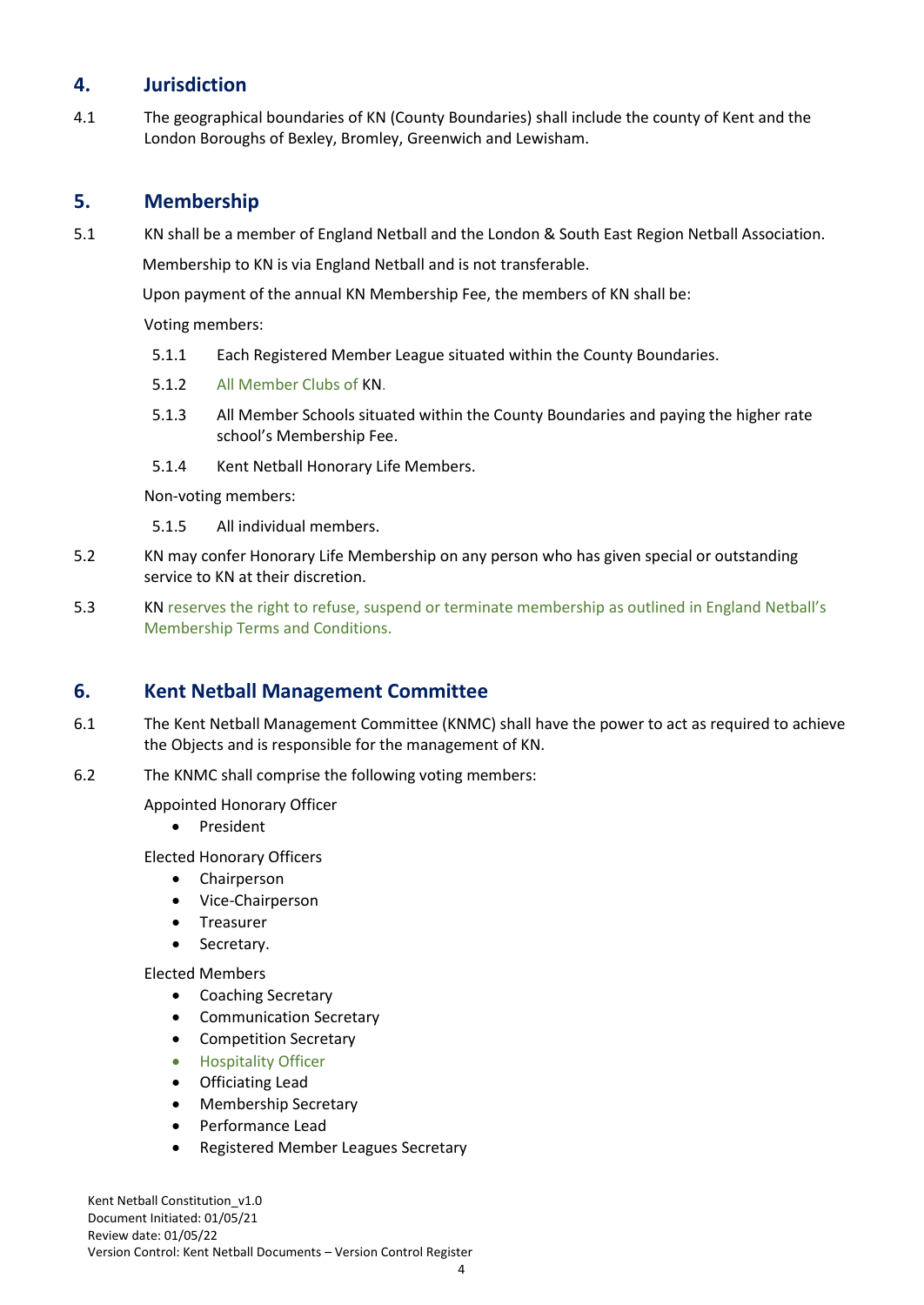- Schools Secretary
- Member with unspecified role, maximum three (3).

#### Appointed Members

- Disciplinary Secretary
- Equality, Diversity and Inclusion (ED&I) Officer
- Safeguarding Officer
- Youth Representative.

Plus, the following non-voting member:

• Kent & SE London Netball Development Officer.

The roles and responsibilities of the KNMC voting members shall be documented in the Kent Netball Role Descriptions.

- 6.3 The KNMC shall determine and be responsible for the application of Kent Netball Recruitment Policy.
- 6.4 All appointed/elected members of the KNMC must be members of EN via Kent Netball, throughout their term on the KNMC.
- 6.5 All elected members of the KNMC may serve for two years and may offer themselves for re-election at the AGM at the end of that term.
- 6.6 All appointed members will be made by a decision of the KNMC and may serve for two years and may offer themselves for re-appointment at the end of that term.
- 6.7 Recruitment to the KNMC will be made against the skills required to deliver the Vision and Objects of KN and will be carried out in accordance with the Kent Netball Recruitment Policy.
- 6.8 The Honorary Officers may co-opt a maximum of 2 members in a non-voting capacity to fill any vacancies that occur during the year. If this involves filling an elected position, then it will be on an interim basis and that person may offer themselves for election at the next AGM following their appointment.
- 6.9 A person will no longer be a member of the KNMC, and the position shall be vacated if she/he:
	- 6.9.1 resigns the post by giving notice to the Chairperson; or
	- 6.9.2 is absent for more than three consecutive KNMC meetings, without justifiable reason being accepted by the Honorary Officers and the Honorary Officers resolve that her/his position be vacated; or
	- 6.9.3 is required to resign by a majority vote of all other persons on the KNMC; or
	- 6.9.4 becomes incapable, by reason of mental disorder, illness or injury, of managing her/his own affairs; or
	- 6.9.5 discloses an unspent conviction or is found to have a conviction for fraud, dishonesty, or theft. The KNMC reserve the right to make a decision based on the perceived reputational risk to KN and the game.
	- 6.9.6 The Treasurer will no longer be a member of the KNMC, and the position shall be vacated, if she/he becomes bankrupt or is subject to bankruptcy proceedings or makes arrangement or composition with her/his creditors generally (including entering into an individual voluntary arrangement).
- 6.10 The KNMC shall meet not less than three times a year on dates determined by the KNMC members. A quorum shall be a simple majority of five voting members of the KNMC which must include at least three Honorary Officers. The dates, venues and start times of meetings shall be determined by the KNMC collectively.
- 6.11 The Chairperson is responsible for ensuring KNMC members receive accurate, timely and clear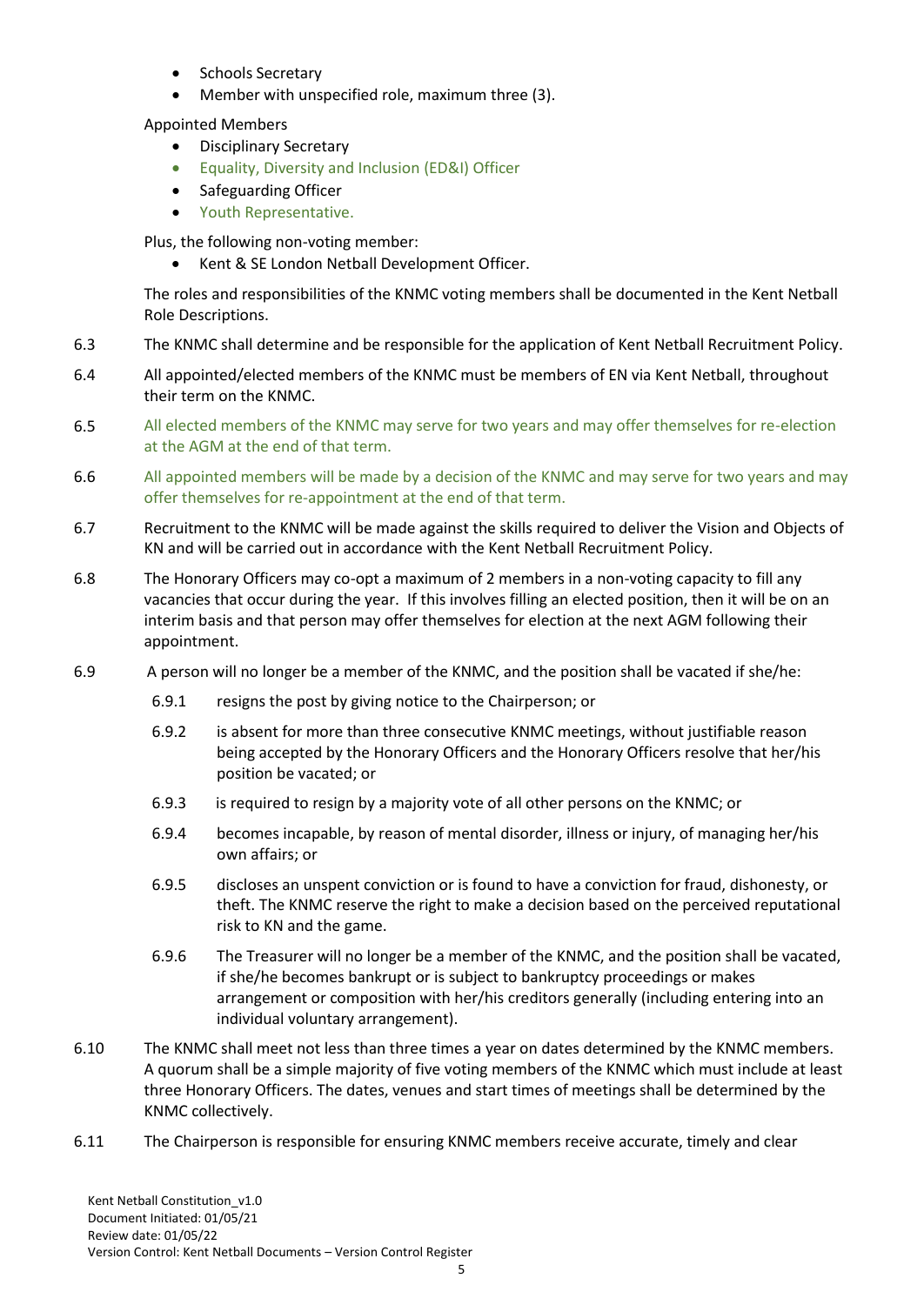information.

- 6.12 The Chairperson shall chair all meetings of the KNMC. In the absence of the Chairperson, the Vice-Chairperson will chair the meeting and failing that, KNMC members present at the meeting will appoint one of their number to chair the meeting.
- 6.13 The KNMC, collectively, may invite other people, including representatives of EN, to attend and speak at KNMC meetings (or a specific part thereof) from time to time and may also invite observers to such meetings for training purposes. Such attendance shall be in a non-voting capacity and the content of the meeting shall remain confidential and must not be shared with any third party outside of the meeting.
- 6.14 Each voting member present at a meeting of the KNMC shall have one vote. A matter will be carried if supported by a simple majority of the KNMC voting members present. In the event of equal votes, the Chairperson shall have a further casting vote.
- 6.15 KNMC members must not vote or participate in any discussion on any matter in which they have, or it is possible they may have, a conflict of interest or a conflict of loyalty (either direct or indirect personal interest or any loyalty they owe to another person or another body) which may, or may appear to, influence or affect their decision making.
- 6.16 Any KNMC member absenting themselves from any discussion and/or voting in accordance with clause 6.15 above will not be counted as part of the quorum in any decision of the KNMC on the matter under consideration.
- 6.17 The minutes of meetings of the KNMC will be taken by the Secretary**.**
	- 6.17.1 No minutes of meetings or copies of correspondence shall be passed to a third party without the prior permission of the Chairperson.
	- 6.17.2 The minutes of meetings shall be stored digitally for a minimum of 7 years in a secure location approved by the KNMC and then passed to the Kent Netball Archive.
- 6.18 The KNMC may establish Technical Support Groups (TSG) and Working Groups (WG) to assist and advise the KNMC as appropriate.

The KNMC may form the following Subcommittees as appropriate:

- Coaching
- Communication
- Competition
- Equity, Diversity and Inclusion
- Finance
- Honorary Officers
- Officiating
- Performance
- Registered Member Leagues
- Schools
- Youth Representative.

The formation and responsibilities of the Subcommittees shall be documented in the Kent Netball Terms of Reference.

6.19 The KNMC may from time-to- time delegate certain areas of responsibility to a person who may or may not be a member of the KNMC and/or TSG/WG. The Honorary Officers may also appoint authorised intermediaries for the purposes of assisting with bookkeeping and other forms of administration, on such conditions as the Honorary Officers may determine and may at any time remove such appointment.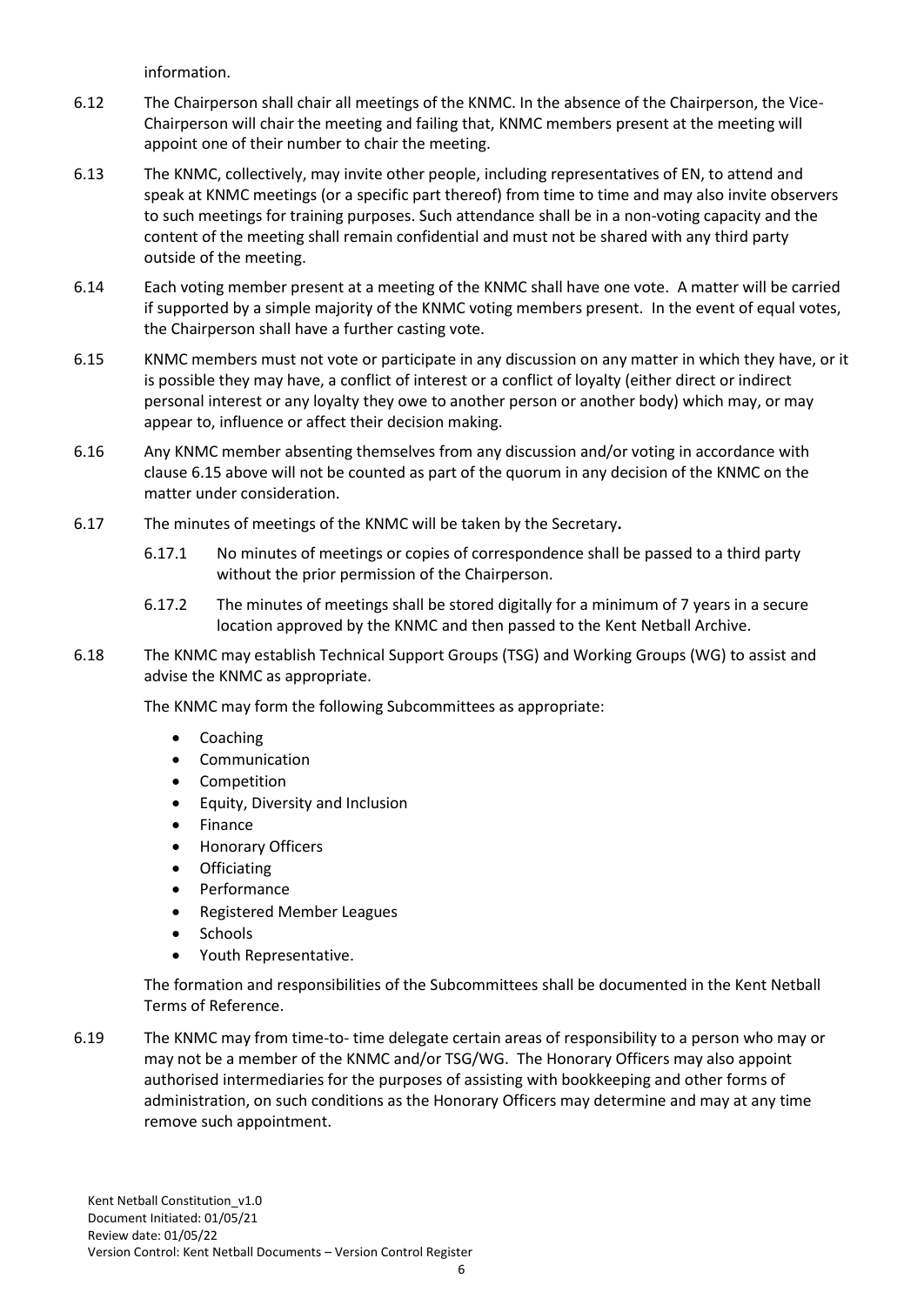- 6.20 Members of the KNMC/TSGs/WG's shall act in an honest and ethical manner and shall discharge their duties in good faith, with care and integrity and in a manner that they reasonably believe to be in the best interests of KN in keeping with the values of the sport.
- 6.21 Members of the KNMC, its Subcommittees, TSGs/WGs and any person duly appointed by the KNMC to act with its authority shall be reimbursed by KN, in accordance with Kent Netball's Finance Policy, for reasonable travel, accommodation and other expenses properly incurred by them in carrying out their duties or in attending meetings, events or otherwise in connection with the discharge of their duties as directed by the KNMC.

## <span id="page-6-0"></span>**7. Role and Powers of the Kent Netball Management Committee (KNMC)**

- 7.1 The KNMC has the following authority, powers and principal roles:
	- 7.1.1 Be responsible for the management of the affairs and for the success of KN.
	- 7.1.2 Make key decisions relating to strategy, finance and business management so that the objects set out in Section 3 above can be achieved.
	- 7.1.3 Establish policy and oversee its implementation in a safe, equitable and inclusive manner.
	- 7.1.4 Make, amend or revoke regulations, procedures, codes of behaviour, terms of reference, and byelaws for the better administration of KN.
	- 7.1.5 Adopt those rules, regulations, policies and resolutions of EN as applicable to members of KN.
	- 7.1.6 Create an environment conducive to high achievements.
	- 7.1.7 Review and set the annual Membership Fee and present at the AGM.
	- 7.1.8 Implement an organised approach to succession planning for the KNMC and each TSG/WG so as to ensure an appropriate level of stability and continuity of KN.
- 7.2 The members of KNMC shall, on a joint and several basis:
	- 7.2.1 Ensure that KN complies with the terms of any contract with a third party; and
	- 7.2.2 Indemnify any member of the KNMC who enters into a contract, approved by the appropriate budget holder, under 6.21 in respect of any reasonable expenses and reasonable costs, losses or liabilities, judgments, fines and amounts paid in settlement, which she/he may reasonably incur or sustain because of entering into such contract.
- 7.3 The KNMC will provide direction, support and guidance to its Registered Member Leagues to enhance the development of the sport.
- 7.4 The KNMC has the power to make, amend or revoke competition regulations of KN and all changes thereto, shall not be effective until the earlier of:
	- i. the date of approval at a General Meeting of KN; or
	- ii. one month after the passing of an appropriate resolution by the KNMC.
- 7.5 Any action that may be taken by the KNMC at a meeting may also be taken by a resolution consented to in writing or email by a simple majority of the KNMC members provided that a copy of the resolution is sent to all voting members of the KNMC.
- 7.6 Where a resolution has been circulated to a KNMC member pursuant to clause 7.5 above and has not been received back by the Secretary within the deadline set or within 14 calendar days (whichever is the earliest) of being sent out, that KNMC member will be deemed to have abstained the resolution.
- 7.7 Members of the KNMC must act in accordance with the powers set out in this constitution and must exercise independent judgement taking reasonable care, skill and diligence, whilst avoiding conflicts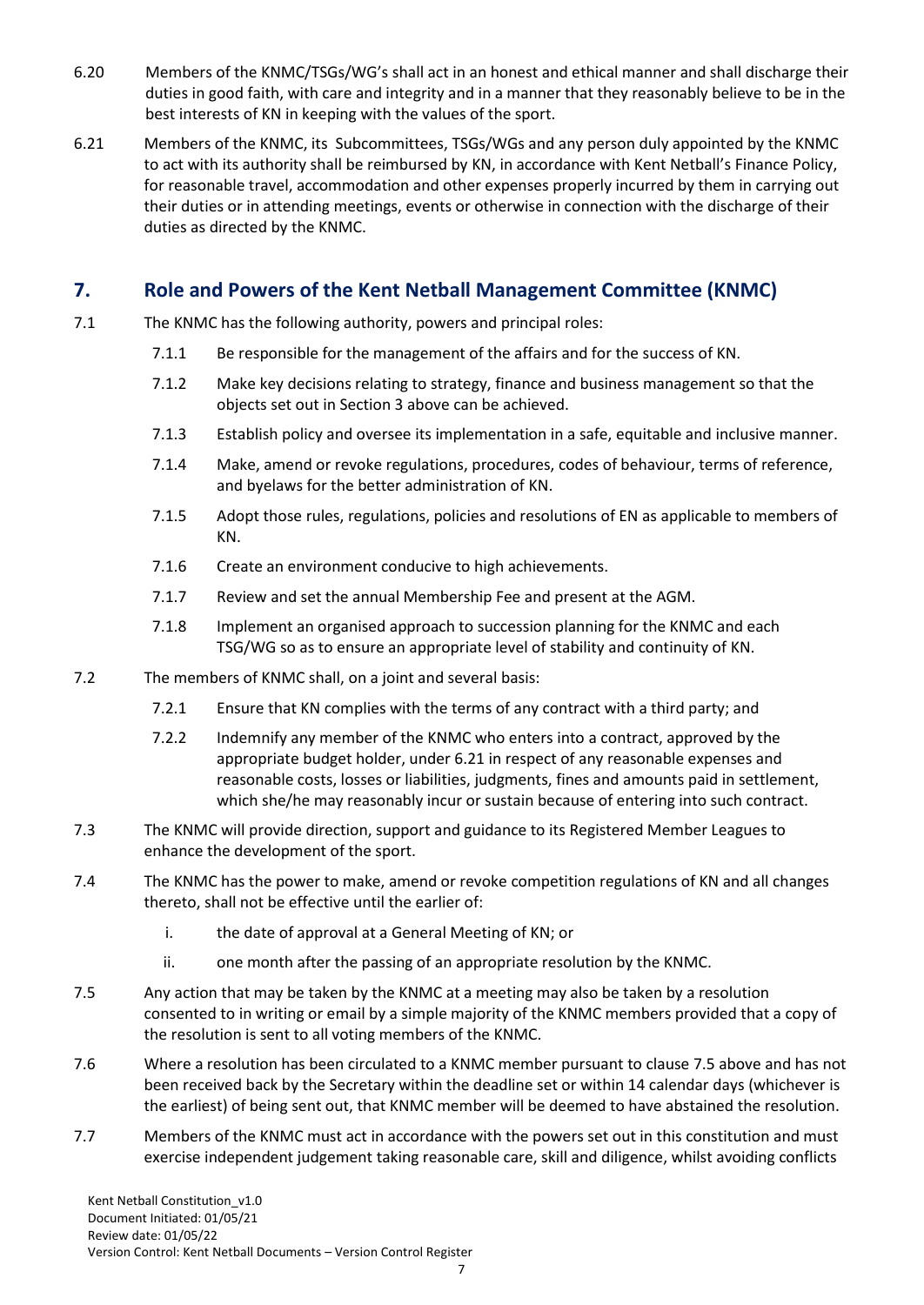<span id="page-7-0"></span>of interest and conflicts of loyalty.

## **8. General Meetings of Kent Netball**

- 8.1 The Annual General Meeting (AGM) shall be held before 30 September in each year unless in the event of exceptional circumstance. The KNMC shall determine the date and location of the AGM and formal notification will be posted on KN's website at least 42 days in advance of the date of such meeting which will be deemed notice to all members.
- 8.2 Expressions of interest to join the KNMC must be received by 1 June to commence in September of that year.
- 8.3 All proposals or other business must be received by the Secretary at least 21 days prior to the date of the AGM.
- 8.4 Formal Notice of the AGM together with a copy of the Agenda, all proposals and details of Expressions of Interest for office, shall be circulated in writing not less than 14 days prior to the date of such a meeting, to each member of the KNMC and members listed in 4.2 above.
- 8.5 The President will preside over (chair) all General Meetings. If the President is not present, the Chairperson will preside over the meeting and if the Chairperson is not present, the Vice-Chairperson will preside over the meeting.
- 8.6 Business to be transacted at the AGM shall be:
	- i. To approve the minutes of the previous year's AGM
	- ii. To receive the Annual Report
	- iii. To adopt the audited annual statement of accounts
	- iv. To elect or re-elect members of the KNMC
	- v. To appoint an auditor
	- vi. To consider any proposed resolution submitted in writing 21 days before the date of the General Meeting, which has been proposed and seconded by two members of KN entitled to vote at General Meetings.
	- vii. To notify members of the KN Membership Fees for each EN membership category.
	- viii. To consider any proposed amendments to this Constitution put forward by the KNMC or any voting member of KN subject to clause 8.3.
	- ix.. Any other relevant business notified in advance and subject to 8.3 above.
- 8.7 Members of KN and representatives of member schools are entitled to attend general meetings. They may speak but are not entitled to vote unless they are:
	- i. the representative of a registered member league situated within the County Boundaries.
	- ii. the representative of a member club; or
	- iii. the representative of a member school paying the higher rate school's Membership Fee**;**  or
	- iv. Kent Netball Honorary Life Member; or
	- v. The proxy of i, ii, iii or iv above as laid out in clause 8.9 below.
- 8.8 No person attending shall be permitted to more than one individual vote unless allowed for in the proxy system as laid out in clause 8.9.
- 8.9 Proxy Voting at the General Meeting: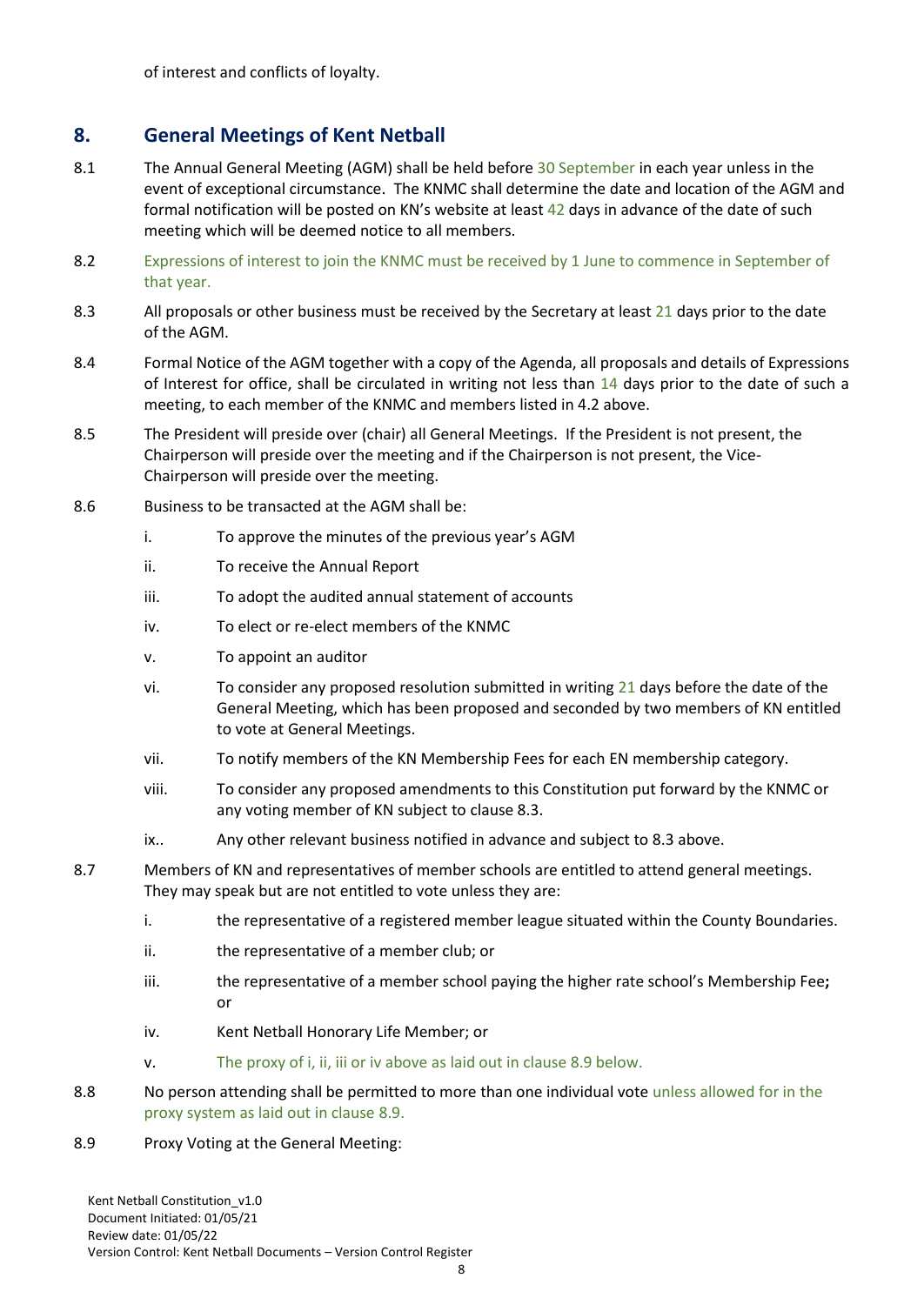- 8.9.1 Every voting member shall be entitled to send one representative or proxy to general meetings who is entitled to represent them and exercise their rights at that meeting. Every representative or proxy of a voting member shall have one vote.
- 8.9.2 A voting member may only appoint either the Chair of the meeting or a named individual who provides proof of identity and address, as their proxy.
- 8.9.3 No person other than the Chair of the meeting may act as proxy for more than two voting members.
- 8.9.4 The instrument of appointing or revoking a proxy shall be in writing and must be received by the Secretary not less than 48 hours before the time of the meeting.
- 8.9.5 A voting member may instruct their proxy to vote for or against each specified resolution.
- 8.9.6 Unless otherwise specifically instructed, the proxy may vote or abstain from voting as they think fit on each resolution.
- 8.9.7 If any votes are given or counted at a general meeting which shall afterwards be discovered to be improperly given or counted, they shall not affect the validity of any resolution or thing passed, unless the objection to such votes is raised at the same meeting. The Chair of the meeting shall then and there decide whether the error is of sufficient magnitude to affect such resolution or thing.
- 8.9.8 No objection shall be raised to the qualification of any vote except at the meeting, and every vote not disallowed at the meeting shall be valid. Any objection made in due time shall be referred to the Chair of the meeting whose decision shall be final and conclusive.
- 8.10 A quorum of a General Meeting shall be 15 voting members in person or by proxy.
- 8.11 At General Meetings all resolutions, except changes to the Constitution, shall be passed by simple majority of those present and entitled to vote. In the event of a tie of votes cast**,** the presiding committee member shall have a second and casting vote.
- 8.12 A Poll may also be demanded by the person presiding over the meeting.
- 8.13 Election of Honorary Officers and KNMC members
	- 8.13.1 Shall be made by simple majority of those present and entitled to vote.
	- 7.13.2 Should there be no written nominations for vacant KNMC positions by the notice period, volunteers can be taken from the floor.
- 8.14 The minutes of all general meetings will be taken by the Secretary. In the absence of the Secretary, the Chairperson will appoint a member of the KNMC to take the minutes.
- 8.15 An Extraordinary General Meeting (EGM) may be requested at any time:

An EGM may be convened by order of the KNMC, or upon written request to the Secretary from 50 members or more of those entitled to vote at a general meeting.

- 8.15.1 Each requisition shall state the purpose for which a meeting is required and shall set out any resolution which it is desired to propose.
- 8.15.2 The meeting shall be held within 28 days of receipt of the request by the Secretary and 14 days' notice of the meeting and resolution proposed shall be given to every member entitled to vote.
- 8.15.3 If the KNMC has convened the meeting the quorum shall be 15 voting members. If convened by members, the quorum shall be 50% of those who convened the meeting.
- 8.16 The President is a role appointed by a decision of the KNMC and notified at the AGM.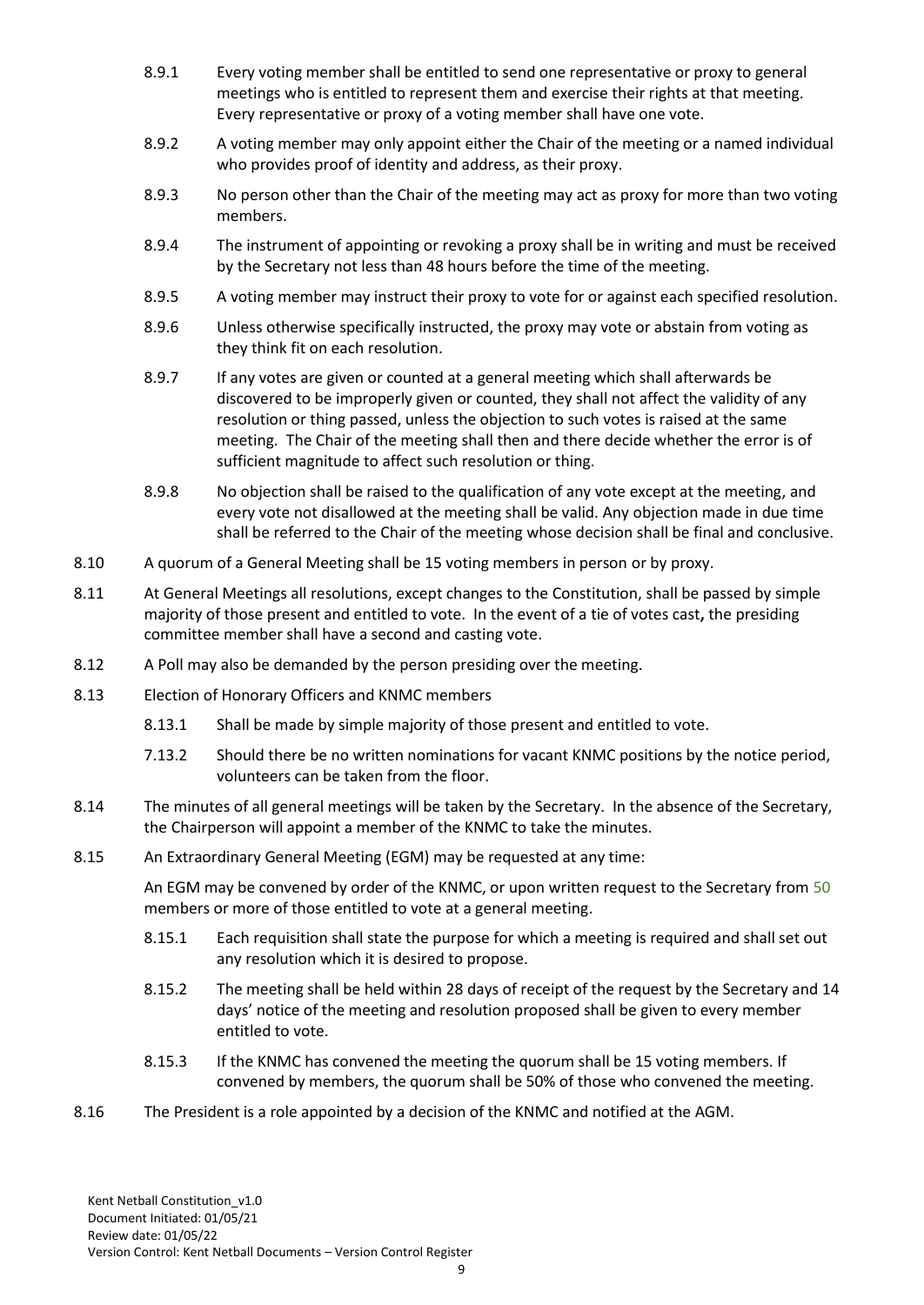## <span id="page-9-0"></span>**9. Notices**

- 9.1 Any notice**,** document or information to be given shall be in writing to that person's/member's last known postal address or electronically by email to that person's/member's last known email address. Unless the contrary is proved, a notice**,** document or information shall be deemed to be given**,** sent, supplied or delivered at the expiration of 48 hours after: (i) the envelope containing it was posted by first class mail or (ii) the electronic communication was sent.
- 9.2 The accidental omission to give notice of a meeting to, or the non-receipt of notice of a meeting by, any person/member entitled to receive such notice shall not invalidate any resolution passed or the proceedings at that meeting.

## <span id="page-9-1"></span>**10. Accounting Records and KNMC Responsibilities**

- 10.1 The KNMC shall determine and be responsible for the application of Kent Netball Finance Policy.
- 10.2 The KNMC is a 'not for profit' organisation, all funds generated will be paid towards the furtherance of its Objects.
- 10.3 The KNMC shall commission accurate accounting records for KN to be kept that are sufficient to show and explain KN's transactions and disclose with reasonable accuracy, at any time, the financial position.
- 10.4 The KNMC is responsible for the preparation of the annual accounts and must not approve them unless they are satisfied that they give a true and fair view of the state of affairs of KN and of the surplus or deficit of KN for that period.
- 10.5 The annual accounts shall be scrutinised by an independent examiner, appointed by the KNMC, who has the requisite ability and experience to carry out a competent financial examination.
- 10.6 The accounting records shall be kept at such place as is determined by the KNMC and must be retained for a minimum period of seven (7) years.
- 10.7 The KNMC is also responsible for safeguarding the assets of KN and hence for taking reasonable steps for the prevention and detection of fraud and other irregularities.
- 10.8 All funds or other property of KN shall not be paid to or distributed among members of the KNMC, with the exception of clause 10.9 and the dissolution clause below.
- 10.9 Payments to individuals as a contract for services shall be sanctioned by the KNMC. All responsibility for declaring payment of tax to HM Revenue and Customs rests with the individual.
- 10.10 KN accepts no responsibility for injury to any member registered participant any loss or damage of equipment or property belonging to its member or registered participants. Members and registered participants must arrange their own insurance at their own discretion.

## <span id="page-9-2"></span>**11. Indemnity**

- 11.1 Members of the KNMC, TSGs and WGs shall be indemnified out of the assets of KN against all reasonable expenses and all reasonable costs, losses or liabilities, judgments, fines and amounts paid in settlement, which they may reasonably incur or sustain in relation to the proper and lawful execution of their duties, or by reason of any task properly performed for and with the authority of KN.
- 11.2 The indemnity in clause 10.1 above only applies if the person acted honestly and in good faith and in the best interests of KN. Also, in the case of criminal proceedings, the person must have had no reasonable cause to believe that her/his conduct was unlawful.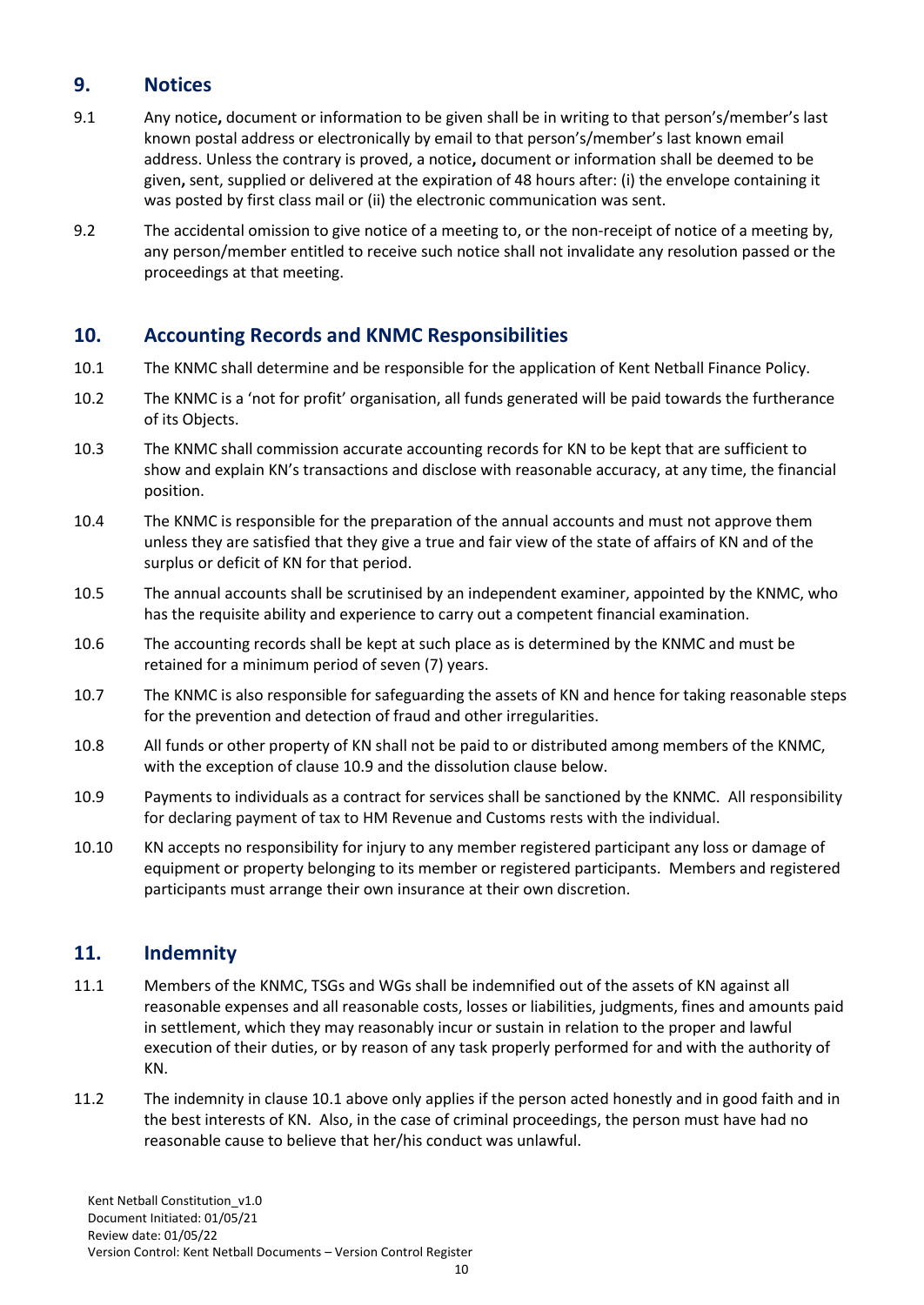## <span id="page-10-0"></span>**12. Dispute Resolutions**

12.1 If a dispute should arise, every attempt should be made to resolve the issue locally. When both parties (the KNMC and the Complainant) are unable to resolve it between themselves then the dispute shall be referred to Sports Resolutions (UK) (a trading name of the Sports Dispute Panel Ltd – Company No. 3351039) for final and binding arbitration in accordance with the Arbitration Act 1996 and Sports Resolutions (UK)`s Arbitration Rules, which Rules are deemed to be incorporated by this clause.

## <span id="page-10-1"></span>**13. Complaints and Disciplinary Powers**

- 13.1 The KNMC shall determine and be responsible for the application of the Kent Netball Compliments and Complaints Policy.
- 13.2 KN adopts the EN Disciplinary Regulations which shall apply to and bind all members of KN and all persons and entities participating in any way in activities controlled and/or sanctioned by KN. Kent Netball shall have the power to discipline such persons and entities who breach those Regulations.
- 13.3 The KNMC shall appoint a Disciplinary Secretary who shall administer the process of any disciplinary complaint under the terms contained within EN Disciplinary Regulations.

## <span id="page-10-2"></span>**14. Dissolution**

- 14.1 If at any general meeting of KN, a resolution was passed calling for the dissolution of KN, the Secretary shall immediately convene a Special General Meeting of the Association to be held not less than one month thereafter to discuss and vote on the resolution.
- 14.2 If at that Special General Meeting, the resolution is carried by a least two thirds of the full members present at the meeting, the KNMC shall thereupon, or at such date as shall have been specified in the resolution, proceed to realise the assets of the KN and discharge all debts and liabilities.
- 15.3 In the event of dissolution, any assets remaining after satisfaction of all debts and liabilities shall be dealt with in a manner to be determined by resolution of a general meeting so as to promote the objects of KN or of some organisation with kindred aims, which further and develop amateur sport. In the event of there being a deficit, the general meeting shall decide how this should be met.
- 15.4 KNMC members must not receive any gain from the dissolution.

#### <span id="page-10-3"></span>**15. Governing Law and Jurisdiction**

15.1 This Constitution and any dispute or claim arising out of or in connection with it or its subject matter or formation (including non-contractual disputes or claims) shall be governed by and construed in accordance with the law of England and Wales.

#### **16. Associated Documents**

<span id="page-10-4"></span>Kent County Plan

Kent Netball Compliments and Complaints Policy

England Netball Disciplinary Regulations

Kent Netball Data Protection Policy